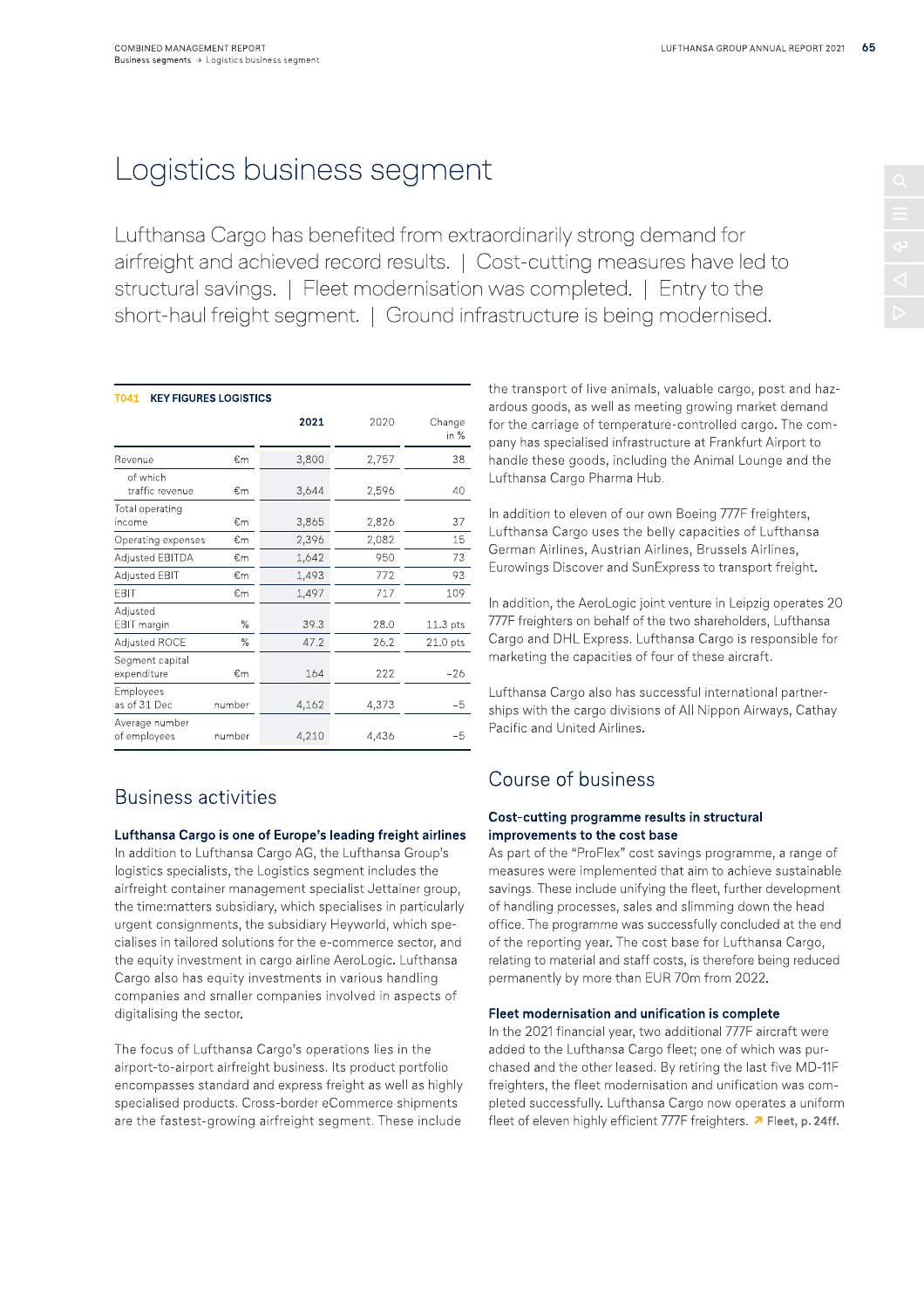#### Lufthansa Cargo opens up new growth potential with the use of medium-haul freighters

Lufthansa Cargo is investing in future growth potential in the fast-growing eCommerce segment. With the ongoing conversion of, initially, two Airbus A321 passenger aircraft to freighters, the rising demand for airfreight connections within Europe will be better served starting in 2022 in order to secure short delivery times. The two aircraft will in future be operated by Lufthansa CityLine.

#### Leading position to be expanded further through digitalisation

The leading position of Lufthansa Cargo in the airfreight industry is to be expanded by building up digital services. In addition to developing digital sales channels, the focus in 2021 was on improving data quality and therefore the associated increase in the efficiency of the handling processes. This offers massive opportunities to make the cooperation with all partners along the entire supply chain more efficient and therefore make airfreight even faster. The implementation of the Lufthansa Cargo "mobile digital handling" initiative is an important step towards replacing paper-based processes with digital solutions.

#### Ground infrastructure being modernised at the Frankfurt hub

Over the 2021 financial year we started a comprehensive infrastructure programme that includes the development and renovation of the logistics centre at the home Frankfurt hub. The programme was designed so that we can finally respond flexibly to market developments and the changing needs of customers.

The complete modernisation of the Lufthansa Cargo Center began in January 2021 and should be completed in 2028. In the reporting year, the conversion to a new production planning and control system (PPC) was completed.

#### Lufthansa Cargo is reducing carbon emissions and developing sustainable logistics solutions

In April 2021, Lufthansa Cargo included the first freight flight with sustainable fuels, making it the first carbon-neutral freight flight in the flight plan. In addition, Lufthansa Cargo has been one of the first customers since October 2021 to utilise the world's first power-to-liquid fuel site in Emsland, Lower Saxony.

All Lufthansa Cargo customers have been able to transport their freight in a carbon-neutral manner since September 2021 by selecting the "Sustainable Choice" service.

In order to further reduce the fleet's carbon footprint, from 2022 all 777Fs will be equipped with an innovative surface technology. The "AeroSHARK" film, which imitates sharkskin, reduces aircraft air resistance and thus reduces fuel consumption. 7 Combined non-financial declaration, p. 94ff.

#### Personnel changes in the Executive Board of Lufthansa Cargo

Dorothea von Boxberg has been the Chief Executive Officer of Lufthansa Cargo since 1 March 2021. Previously, she was the Lufthansa Cargo Executive Board member responsible for global sales, network planning and product development. Her predecessor, Peter Gerber, moved to become Chief Executive Officer at Brussels Airlines. Ashwin Bhat followed her in the role of Chief Commercial Officer. He had previously led the cargo business of SWISS.

On 1 March 2022 Dietmar Focke joined the Executive Board at Lufthansa Cargo AG, where his is responsible for Operations and HR. He previously headed up Engine Services at Lufthansa Technik AG. His predecessor Harald Gloy left the company.

### Operating performance

#### Lufthansa Cargo responds to the challenges of the coronavirus pandemic with flexibility and shows strong operating performance

In the reporting year, the market for airfreight continued to be characterised by extreme shortages in belly capacities due to the coronavirus pandemic. Lufthansa Cargo was also lacking a large part of the belly capacities of the Group airlines that would normally transport half of the total freight volume. Flexible network planning, the use of passenger aircraft as pure freighters and the delayed retirement of the Boeing MD-11F fleet were only able to partially compensate for these effects.

As demand for the remaining freight capacities increased significantly due to global supply bottlenecks and disruptions in ocean freight traffic, it was possible to achieve average prices and high load factors that were unprecedented in a historical comparison. Revenue and earnings therefore achieved new record levels.

#### Lufthansa Cargo doubles yields compared with the levels before the crisis

Lufthansa Cargo expanded its offering in the 2021 financial year by 9% over the previous year. When compared with the year before the crisis, 2019, the capacity was 30% lower. Belly capacities in the reporting year have gradually recovered, whereas freighter capacities were maintained at virtually the same levels through the inclusion of two 777Fs to compensate for the retirement of the last remaining MD-11Fs. Sales climbed by 11% compared with the previous year.

#### T042 TRAFFIC FIGURES AND OPERATING FIGURES LOGISTICS

|                                                   |          | 2021   | 2020  | Change<br>in $%$   |
|---------------------------------------------------|----------|--------|-------|--------------------|
| Available cargo<br>tonne-kilometres <sup>1)</sup> | millions | 10,134 | 9.319 | 9                  |
| Revenue cargo<br>tonne-kilometres                 | millions | 7,198  | 6,461 | 11                 |
| Cargo load factor <sup>1)</sup>                   | %        | 71.0   | 69.3  | 1.7 <sub>pts</sub> |
| Yields                                            | € cent   | 50.6   | 40.2  | 25.92              |

<sup>1)</sup> Previous year's figures have been adjusted.

<sup>2)</sup> Exchange rate-adjusted change: 26.6%.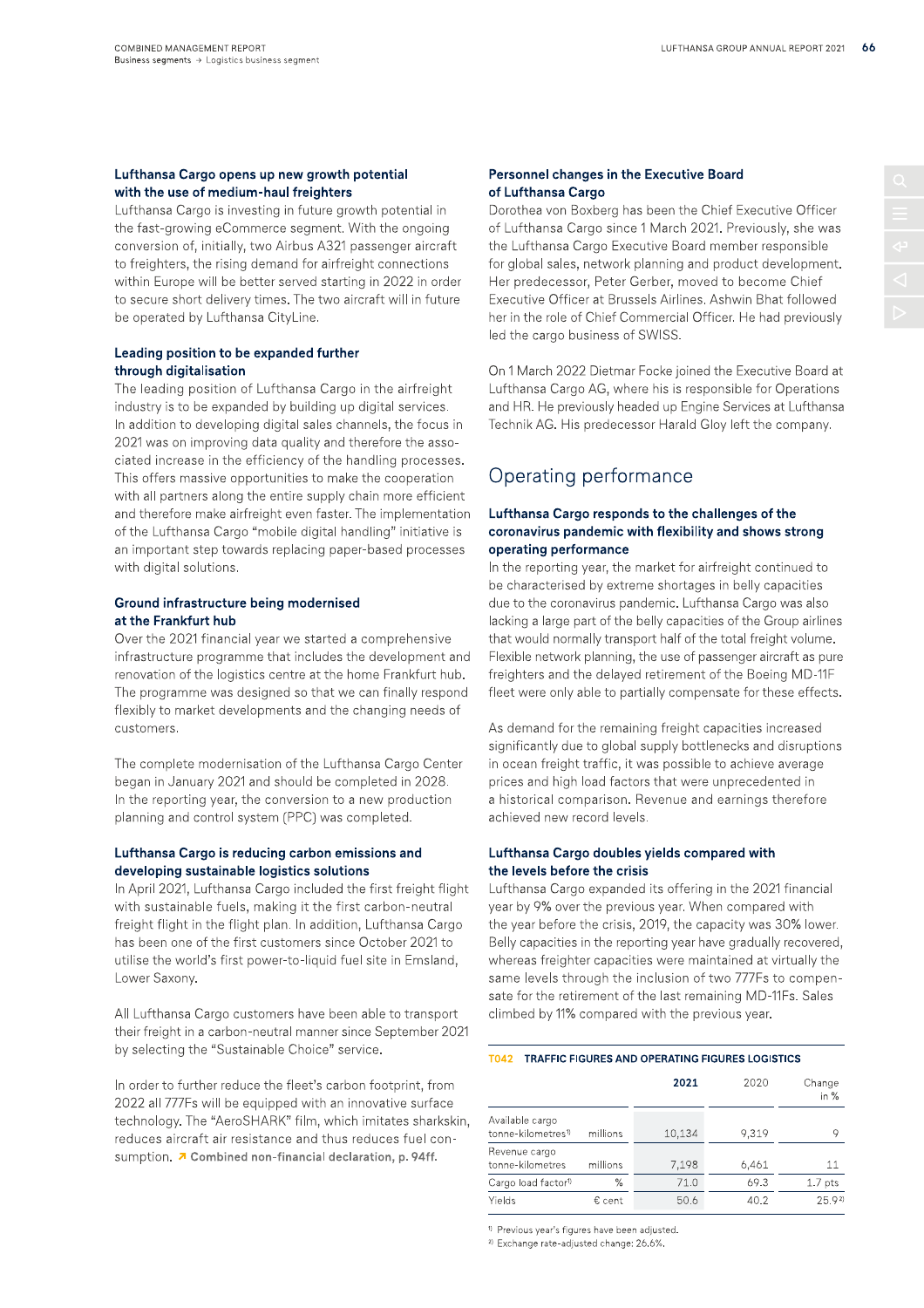### T043 TRENDS IN TRAFFIC REGIONS

Lufthansa Cargo

|                    | Net traffic revenue<br>external revenue |                  | Available<br>cargo tonne-kilometres |                  | Revenue<br>cargo tonne-kilometres |                  | Cargo<br>load factor |                  |
|--------------------|-----------------------------------------|------------------|-------------------------------------|------------------|-----------------------------------|------------------|----------------------|------------------|
|                    | 2021<br>in €m                           | Change<br>in $%$ | 2021<br>in millions                 | Change<br>in $%$ | 2021<br>in millions               | Change<br>in $%$ | 2021<br>in %         | Change<br>in pts |
| Europe             | 236                                     | 28               | 490                                 |                  | 249                               | $-2$             | 50.8                 | $-2.8$           |
| America            | 1,722                                   | 55               | 4.958                               | 14               | 3,384                             | 16               | 68.2                 | 0.9              |
| Asia/Pacific       | 1,451                                   | 24               | 3.891                               | $-2$             | 3.054                             | 3                | 78.5                 | 4.1              |
| Middle East/Africa | 235                                     | 82               | 795                                 | 53               | 511                               | 60               | 64.4                 | 2.9              |
| <b>Total</b>       | 3,644                                   | 40               | 10,134                              | 9                | 7,198                             | 11               | 71.0                 | 1.7              |

The cargo load factor improved by 1.7 percentage points to 71.0% (previous year: 69.3%). Yields adjusted for exchange rate effects increased in all Lufthansa Cargo traffic regions and were 26.6% higher than the previous year. Compared with the pre-crisis level in 2019, yields were 100.4% higher.

Traffic revenues increased due to the higher sales and yields by a total of 40% to EUR 3,644m (previous year: EUR 2,596m). Traffic revenues rose in all traffic regions.

Asia/Pacific and the Americas remain Lufthansa Cargo's main traffic regions. The two regions account for nearly 90% of capacity and sales. Capacity was expanded in the Europe, the Americas and Middle East/Africa travel regions; sales and cargo load factors rose in the Americas, Asia/Pacific and Middle East/Africa traffic regions.

### Financial performance

#### Revenue increased by 38% year-on-year due to prices and quantities

Revenue in the Logistics segment rose by 38% to EUR 3,800m in 2021 (previous year: EUR 2,757m). Higher yields due to capacity reductions across the industry were responsible for the increase. Operating income went up by 37% to EUR 3,865m (previous year: EUR 2,826m).

#### Expenses up by 15%

Operating expenses rose by 15% to EUR 2,396m in the reporting year (previous year: EUR 2,082m).

The cost of materials and services increased year-on-year by 28% to EUR 1,665m (previous year: EUR 1,300m). The fuel expenses rose by 44% to EUR 251m due to higher load factors on the fleet and pricing (previous year: EUR 174m). Charter expenses increased due the rising capacities in the bellies of passenger aircraft. This also meant an increase in belly expenses paid to Group companies by 43% to EUR 945m (previous year: EUR 660m).

Staff costs went down by 2% to EUR 369m in 2021 (previous year: EUR 377m). The fall in average employee numbers by 5% was countered by the end of short-term working in Germany.

Depreciation and amortisation decreased by 16% year-on-year to EUR 149m (previous year: EUR 178m).

Other operating expenses decreased by 6% to EUR 213m, mainly due to currency effects (previous year: EUR 227m).

#### **T044 OPERATING EXPENSES LOGISTICS**

|                                                | 2021<br>in €m | 2020<br>in €m | Change<br>in $%$ |
|------------------------------------------------|---------------|---------------|------------------|
| Cost of materials and services                 | 1,665         | 1,300         | 28               |
| of which fuel                                  | 251           | 174           | 44               |
| of which fees                                  | 259           | 250           | 4                |
| of which charter expenses                      | 945           | 660           | 43               |
| of which MRO services                          | 95            | 98            | $-3$             |
| Staff costs <sup>1)</sup>                      | 369           | 377           | $-2$             |
| Depreciation and<br>amortisation <sup>2)</sup> | 149           | 178           | $-16$            |
| Other operating expenses <sup>3)</sup>         | 213           | 227           | -6               |
| <b>Total operating expenses</b>                | 2,396         | 2,082         | 15               |

<sup>1)</sup> Without past service costs/settlement.

<sup>2)</sup> Without impairment losses.

<sup>3)</sup> Without book losses